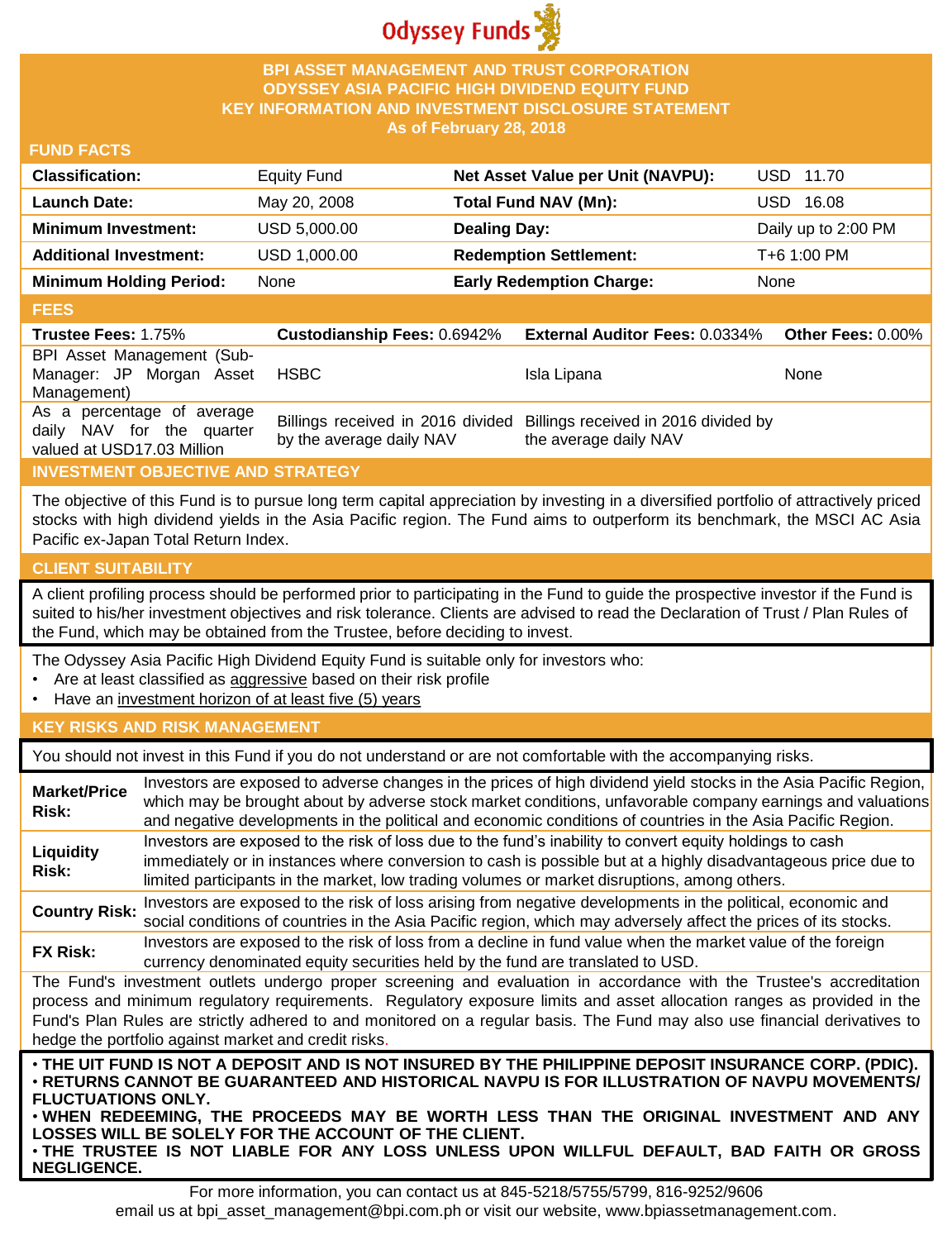#### **FUND PERFORMANCE AND STATISTICS AS OF FEBRUARY 28, 2018**

(Purely for reference purposes and is not a guarantee of future results)



Benchmark\* : MSCI AC Asia Pacific ex-Japan Total Return Index

| <b>CUMULATIVE PERFORMANCE (%) 1</b>    |            |       |       |         |       |         |
|----------------------------------------|------------|-------|-------|---------|-------|---------|
|                                        | 1 mo       | 3 mos | 6 mos | 1YR     | 3YRS  | S.I     |
| Fund                                   | $-5.26$    | 2.45  | 4.74  | 14.59   | 10.07 | 17.00   |
| <b>Benchmark</b>                       | $-4.73$    | 3.18  | 9.41  | 27.26   | 28.67 | 53.68   |
| <b>ANNUALIZED PERFORMANCE (%) 1</b>    |            |       |       |         |       |         |
|                                        | 1YR        | 2YRS  | 3YRS  | 4YRS    | 5YRS  | S.I     |
| Fund                                   | 14.59      | 15.44 | 3.25  | 5.15    | 2.03  | 1.62    |
| <b>Benchmark</b>                       | 27.26      | 27.59 | 8.77  | 8.70    | 6.70  | 4.49    |
| <b>CALENDAR YEAR PERFORMANCE (%) 1</b> |            |       |       |         |       |         |
|                                        | <b>YTD</b> | 2017  | 2016  | 2015    | 2014  | 2013    |
| Fund                                   | 1.39       | 20.33 | 3.45  | $-9.91$ | 7.08  | $-5.41$ |
| <b>Benchmark</b>                       | 1.67       | 37.63 | 6.18  | $-9.47$ | 3.71  | 2.65    |

## **PORTFOLIO COMPOSITION**

| <b>Allocation</b>                      | % of Fund     |
|----------------------------------------|---------------|
| Equities                               | 97.94         |
| Cash                                   | 2.35          |
| Time deposits and money market         |               |
| Other receivables - net of liabilities | $-0.28$       |
| <b>Top Five Sector Holdings</b>        | % of Equities |
| Financials                             | 43.83         |
| Information Technology                 | 10.64         |
| <b>Real Estate</b>                     | 10.59         |
| Utilities                              | 9.99          |
| Industrials                            | 9.15          |
| <b>Top Five Country Weightings</b>     | % of Equities |
| China                                  | 29.56         |
| Hong Kong                              | 14.03         |
| Australia                              | 13.06         |
| Korea                                  | 12.82         |
| Taiwan                                 | 11.29         |

| <b>NAVPU over the past 12 months</b>     |         |
|------------------------------------------|---------|
| Highest                                  | 12.35   |
| Lowest                                   | 10.12   |
| <b>STATISTICS</b>                        |         |
| Portfolio Beta                           | 0.90    |
| Volatility, Past 1 Year (%) <sup>2</sup> | 8.72    |
| Sharpe Ratio <sup>3</sup>                | 1.55    |
| Information Ratio <sup>4</sup>           | $-2.40$ |
| Current Number of Holdings               | 68      |

#### <sup>1</sup>Returns are net of fees.

<sup>2</sup>Measures the degree to which the Fund fluctuates vis-à-vis its average return over a period of time.

<sup>3</sup>Used to characterize how well the return of a Fund compensates the investor for the level of risk taken. The higher the number, the better.

<sup>4</sup>Measures reward-to-risk efficiency of the portfolio relative to the benchmark. The higher the number, the higher the reward per unit of risk.

<sup>5</sup>Since inception.

6 Includes accrued income, investment securities purchased, accrued expenses, etc.

\*Declaration of Trust is available upon request through branch of account.

# **TOP TEN HOLDINGS**

| <b>Name</b>                                | % of Equities |
|--------------------------------------------|---------------|
| Bangkok Bank                               | 4.93          |
| Korea Electric Power                       | 4.62          |
| Australia and New Zealand<br>Banking Group | 4.45          |
| <b>DBS Group Holdings</b>                  | 4.06          |
| China Construction Bank                    | 3.48          |
| <b>Bank of China</b>                       | 3.44          |
| <b>HSBC Holdings</b>                       | 2.95          |
| <b>CK Hutchison Holdings</b>               | 2.94          |
| China Mobile                               | 2.73          |
| Taiwan Semiconductor<br>Manufacturing      | 2 72          |

# **RELATED PARTY TRANSACTIONS\***

The Fund has no transactions and outstanding investments with entities related to BPI Asset Management and Trust Corporation (BPI AMTC).

\* Related party in accordance with BPI AMTC's internal policy.